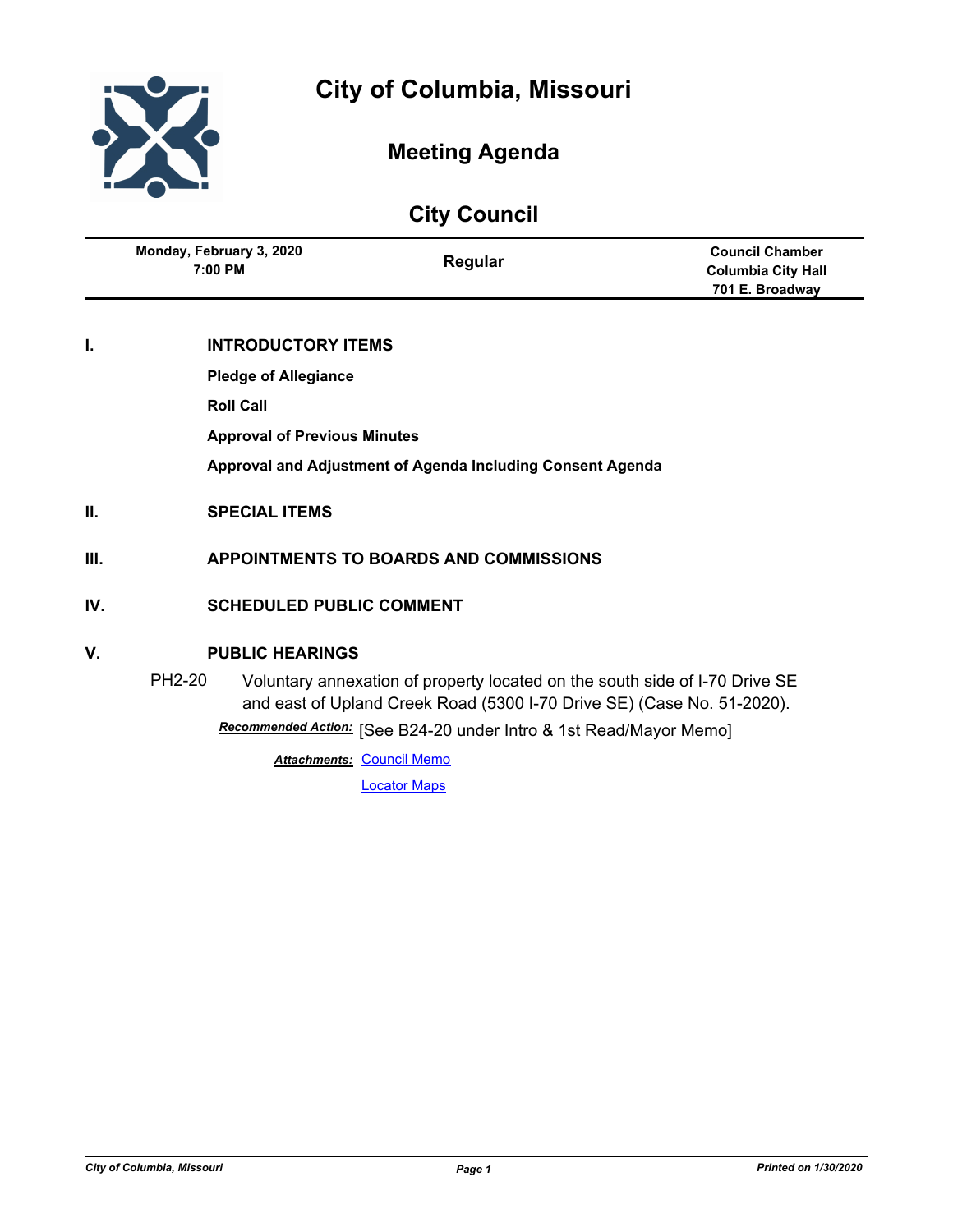## **VI. OLD BUSINESS**

B348-19 Amending Chapter 29 of the City Code to establish use-specific standards governing the operation of short-term rentals (Case No. 31-2019). (Tabled at the January 21, 2020 Council Meeting.)

**Recommended Action:** [Read & Vote/Mayor Memo]

Attachments: [Supplemental - Ideas of ONS Staff](http://gocolumbiamo.legistar.com/gateway.aspx?M=F&ID=ea37f915-0b83-45cb-98d7-4bfa8247817f.pdf)

[Supplemental - Zoning District by Acreage](http://gocolumbiamo.legistar.com/gateway.aspx?M=F&ID=540d45c2-094a-438c-9a74-4539e58553d8.pdf) [Supplemental - STR Information Sheet](http://gocolumbiamo.legistar.com/gateway.aspx?M=F&ID=111f62fd-d578-49b4-9cef-89fd00b1a59e.docx) [Council Memo](http://gocolumbiamo.legistar.com/gateway.aspx?M=F&ID=0b07c885-95f9-4ed5-9824-cf5f7841d4ee.docx) [Chap. 29-3.3\(pp\) Text Amendment](http://gocolumbiamo.legistar.com/gateway.aspx?M=F&ID=877a6665-a6ed-477a-86ba-3d4cddd36f76.pdf) [Staff Report to the Planning and Zoning Commission \(10-10-19\)](http://gocolumbiamo.legistar.com/gateway.aspx?M=F&ID=5f717cc8-5b0c-4fac-9653-c6d9ad0072f9.docx) **[Excerpts from Minutes](http://gocolumbiamo.legistar.com/gateway.aspx?M=F&ID=154747de-fb34-473d-9c50-6cb643fbaebf.docx)** [Public Correspondence \(as of 10-4-19\)](http://gocolumbiamo.legistar.com/gateway.aspx?M=F&ID=89cfd37f-a6b4-4ab5-a2fd-349cb1ad3575.pdf) **[Ordinance](http://gocolumbiamo.legistar.com/gateway.aspx?M=F&ID=b11c31d6-dcb3-42ed-b8a0-1500fb198288.doc)** 

B22-20 Amending Chapter 13 and Chapter 26 of the City Code relating to bed and breakfast establishments and short-term rentals of residential dwelling units.

Recommended Action: [2nd Read & Vote/Mayor Memo]

**Attachments: [Council Memo](http://gocolumbiamo.legistar.com/gateway.aspx?M=F&ID=3a78bf8a-03f4-48d0-9910-5ff563f49f7a.docx)** 

**[Ordinance](http://gocolumbiamo.legistar.com/gateway.aspx?M=F&ID=bc3e4700-0f2f-4a52-887d-8123802c18ab.doc)** 

B23-20 Amending Chapter 22 of the City Code to add short-term rental provisions to the City's Rental Unit Conservation Law.

[2nd Read & Vote/Mayor Memo] *Recommended Action:*

**Attachments: [Council Memo](http://gocolumbiamo.legistar.com/gateway.aspx?M=F&ID=57507694-60ab-4129-970a-85bb85f12024.docx)** 

**[Ordinance](http://gocolumbiamo.legistar.com/gateway.aspx?M=F&ID=b242b6d9-8854-4b71-a991-d3d33f6ebca5.doc)** 

## **VII. CONSENT AGENDA**

B10-20 Rezoning property located on the southwest corner of the Lakeview Avenue and Poplar Street intersection from District R-MF (Multiple-family Dwelling) to District M-C (Mixed-use Corridor) (Case No. 21-2020).

Recommended Action: [2nd Read & Vote/Mayor Memo]

#### **Attachments: [Council Memo](http://gocolumbiamo.legistar.com/gateway.aspx?M=F&ID=35967e11-391e-4163-83cb-93201795117f.docx)**

[Locator Maps](http://gocolumbiamo.legistar.com/gateway.aspx?M=F&ID=33a268aa-d012-4809-af27-e328c0cdd7c3.pdf)

[Surrounding Zoning Graphic](http://gocolumbiamo.legistar.com/gateway.aspx?M=F&ID=c62c88b4-ca45-445a-a3f3-edeecce40d7a.docx)

**[Staff Report to Planning and Zoning Commission](http://gocolumbiamo.legistar.com/gateway.aspx?M=F&ID=992bd760-8ebe-4105-8c74-965dcb599553.docx)** 

**[Attachment to PZC Report-Rezoning Graphic](http://gocolumbiamo.legistar.com/gateway.aspx?M=F&ID=ea5427a6-8ca5-4b67-bdb1-7c80612127c9.pdf)** 

[Excerpts from Minutes](http://gocolumbiamo.legistar.com/gateway.aspx?M=F&ID=b98c830b-0e31-4a7d-894f-7033bd067065.docx)

**[Ordinance](http://gocolumbiamo.legistar.com/gateway.aspx?M=F&ID=056472e0-8b82-454b-b085-5761f339d877.doc)**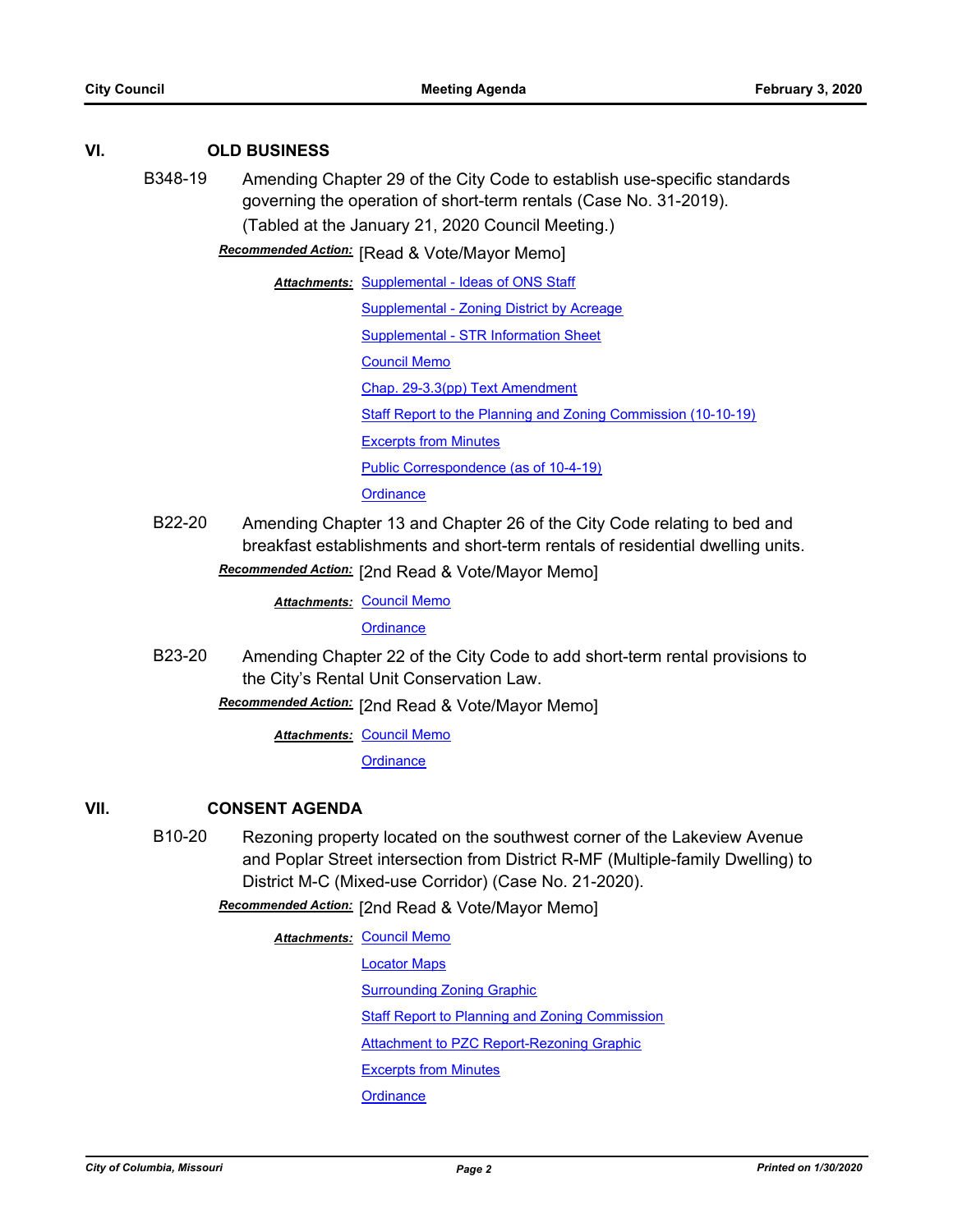B11-20 Granting the issuance of a conditional use permit to Jonalyn Siemer to allow for the construction of an accessory dwelling unit on property located at 103 Anderson Avenue (Case No. 22-2020).

Recommended Action: [2nd Read & Vote/Mayor Memo]

**Attachments: [Council Memo](http://gocolumbiamo.legistar.com/gateway.aspx?M=F&ID=70734737-1102-442a-86cf-bb7434d1df8a.docx)** 

[Staff Report to Planning and Zoning Commission](http://gocolumbiamo.legistar.com/gateway.aspx?M=F&ID=679b508c-3d09-49eb-9f05-6a0744c101c9.docx)

[Locator Maps](http://gocolumbiamo.legistar.com/gateway.aspx?M=F&ID=974b3216-5d2f-42ad-bfa6-e4451e1c0113.pdf)

[Attachment to PZC Report-Info Provided by Applicant](http://gocolumbiamo.legistar.com/gateway.aspx?M=F&ID=e98f5537-1bb1-4372-bcf5-818ac3563eb1.pdf)

[Excerpts from Minutes](http://gocolumbiamo.legistar.com/gateway.aspx?M=F&ID=537de609-1cb4-4d8e-9c63-42528f8ca583.docx)

[Attachment to PZC Report-West Central Columbia Neighborhood Action Plan](http://gocolumbiamo.legistar.com/gateway.aspx?M=F&ID=ee53c0f8-a15d-487b-b4a9-8d6f1680cd96.pdf)

**[Ordinance](http://gocolumbiamo.legistar.com/gateway.aspx?M=F&ID=bab57c51-5e67-4c41-90ff-76e613121220.doc)** 

**[Exhibit A to Ordinance](http://gocolumbiamo.legistar.com/gateway.aspx?M=F&ID=7b9e8309-a925-48e7-aaf0-61e7a48c322a.docx)** 

B12-20 Approving the Final Plat of "Arbor Falls, Plat No. 3A" located on the southeast corner of the Ranger Drive and Old Hawthorne Drive intersection (Case No. 35-2020).

Recommended Action: [2nd Read & Vote/Mayor Memo]

- **Attachments: [Council Memo](http://gocolumbiamo.legistar.com/gateway.aspx?M=F&ID=e4e087b3-6d08-4288-8e1d-0cf163e64f98.docx)** [Locator Maps](http://gocolumbiamo.legistar.com/gateway.aspx?M=F&ID=9c3cc573-a3ba-4e2f-aad5-2dfc7ecb0979.pdf) [Final Plat](http://gocolumbiamo.legistar.com/gateway.aspx?M=F&ID=c1d0d67d-38a6-4d44-bef8-5befe0d22a53.pdf) **[Ordinance](http://gocolumbiamo.legistar.com/gateway.aspx?M=F&ID=23ad3f6f-ff57-4964-bdc7-2ab110bae2b2.doc)**
- B13-20 Accepting a donation from Central Bank of Boone County for the 2020 Affordable Housing Summit; amending the FY 2020 Annual Budget by appropriating funds.

Recommended Action: [2nd Read & Vote/Mayor Memo]

**Attachments: [Council Memo](http://gocolumbiamo.legistar.com/gateway.aspx?M=F&ID=5a2c27fb-a4b8-4825-a592-f9004f29eb88.docx)** 

**[Ordinance](http://gocolumbiamo.legistar.com/gateway.aspx?M=F&ID=2a1c7287-503b-43ce-91be-1919e4975db3.doc)** 

B14-20 Authorizing Amendment No. 1 to the agreement for professional engineering services with Weaver Consultants Group, LLC for the Columbia Sanitary Landfill Horizontal Expansion Permitting Project - Phase II; amending the FY 2020 Annual Budget by appropriating funds.

[2nd Read & Vote/Mayor Memo] *Recommended Action:*

**Attachments: [Council Memo](http://gocolumbiamo.legistar.com/gateway.aspx?M=F&ID=32c28dd8-cd01-46ac-a053-134f8c1e579b.docx)** 

**[Ordinance](http://gocolumbiamo.legistar.com/gateway.aspx?M=F&ID=4b8f7727-8241-4b94-91ed-16752c8f9436.doc)** 

[Attachment A to Ordinance](http://gocolumbiamo.legistar.com/gateway.aspx?M=F&ID=03f6f19c-b679-407b-9262-5a95635a6391.pdf)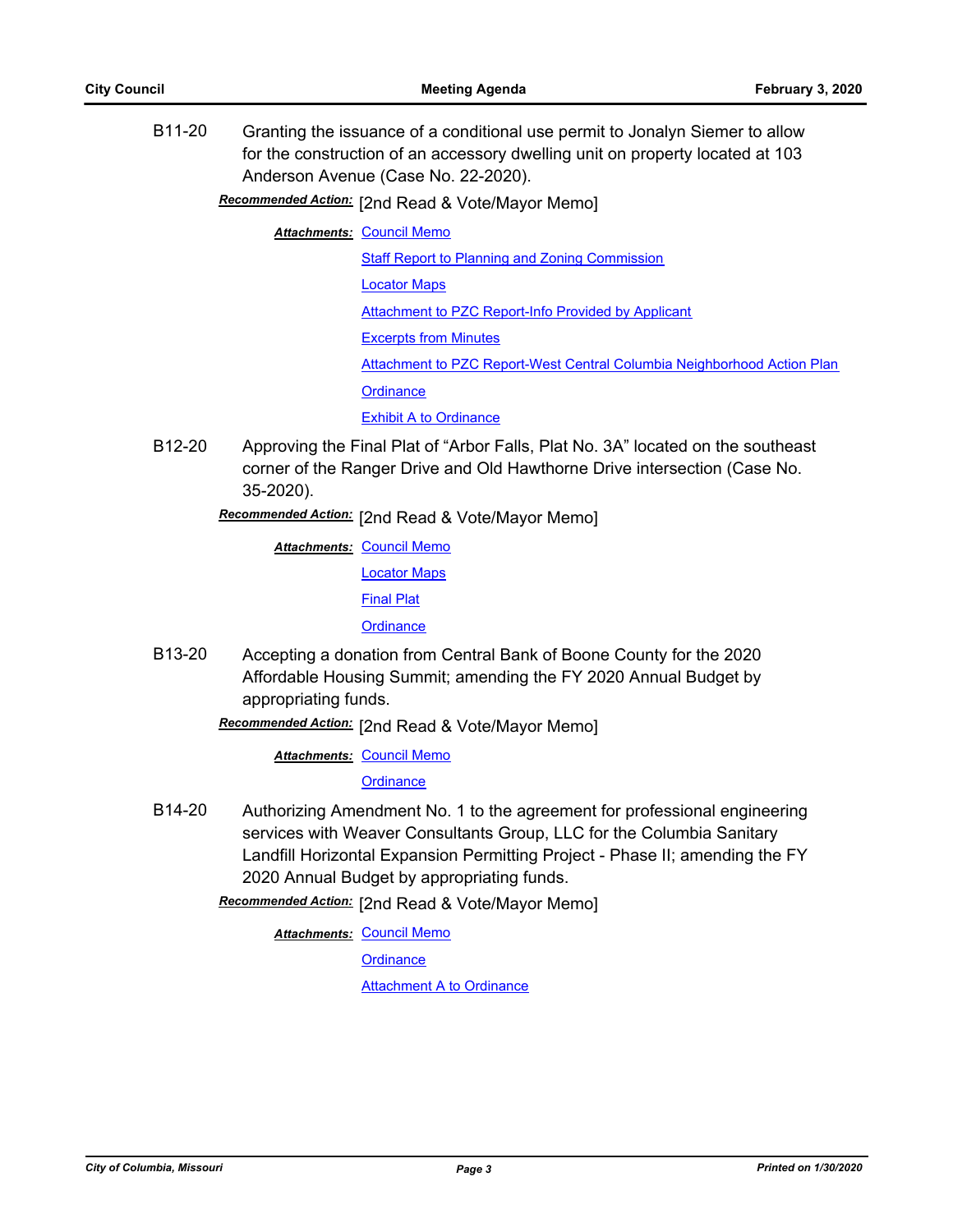B15-20 Authorizing the City Manager to execute an easement for highway purposes and a utility easement for fiber optic cable purposes to the Missouri Highways and Transportation Commission for property located along State Route B and adjacent to Columbia Terminal Railroad (COLT) right-of-way.

Recommended Action: [2nd Read & Vote/Mayor Memo]

**Attachments: [Council Memo](http://gocolumbiamo.legistar.com/gateway.aspx?M=F&ID=fe63e628-4f14-43a6-abb2-adf971192148.docx)** 

[Diagram - Exhibit A to Council Memo](http://gocolumbiamo.legistar.com/gateway.aspx?M=F&ID=927ae14c-c724-47a0-95d3-e73aae9bfe67.pdf) **[Ordinance](http://gocolumbiamo.legistar.com/gateway.aspx?M=F&ID=1c080d76-44d5-4a9b-aec2-fe239be22d0d.doc)** [Attachment A to Ordinance](http://gocolumbiamo.legistar.com/gateway.aspx?M=F&ID=1dd2b4a2-8334-4ee3-b725-43d8b2c11640.pdf) [Attachment B to Ordinance](http://gocolumbiamo.legistar.com/gateway.aspx?M=F&ID=bdd96224-544f-4d9a-9dc8-20c739507cdf.pdf)

B16-20 Amending the FY 2020 Annual Budget by appropriating funds for the replacement of street lights associated with the First Presbyterian Church sidewalk reconstruction project along a portion of the east side of Hitt Street between Locust Street and the alley south of Cherry Street.

Recommended Action: [2nd Read & Vote/Mayor Memo]

**Attachments: [Council Memo](http://gocolumbiamo.legistar.com/gateway.aspx?M=F&ID=4c9f4b4d-631a-4a32-b729-d98d46bdf17a.docx)** [Diagram - Exhibit A to Council Memo](http://gocolumbiamo.legistar.com/gateway.aspx?M=F&ID=7d10ce72-ae85-4674-9df9-a303bbc64e63.pdf) **[Ordinance](http://gocolumbiamo.legistar.com/gateway.aspx?M=F&ID=84fa6a99-4743-46fd-8509-0131af9c1a82.doc)** 

B17-20 Accepting a conveyance for utility and drainage purposes; accepting Stormwater Management/BMP Facilities Covenants.

Recommended Action: [2nd Read & Vote/Mayor Memo]

#### **Attachments: [Council Memo](http://gocolumbiamo.legistar.com/gateway.aspx?M=F&ID=6908d7cb-570e-4dab-b73d-7a8e0ceb3f74.docx)**

#### **[Ordinance](http://gocolumbiamo.legistar.com/gateway.aspx?M=F&ID=ead458f5-2975-4fb7-b441-850e5f808563.doc)**

B18-20 Amending the FY 2020 Annual Budget by appropriating funds for outreach efforts related to the 2020 Census.

Recommended Action: [2nd Read & Vote/Mayor Memo]

**Attachments: [Council Memo](http://gocolumbiamo.legistar.com/gateway.aspx?M=F&ID=457faeda-2591-4716-895d-9af5450b1591.docx)** 

**[Ordinance](http://gocolumbiamo.legistar.com/gateway.aspx?M=F&ID=9286b12f-84c1-4c53-9e23-912d364fb76f.doc)** 

B19-20 Authorizing an agreement with Boone County, Missouri for public health services in 2020.

[2nd Read & Vote/Mayor Memo] *Recommended Action:*

**Attachments: [Council Memo](http://gocolumbiamo.legistar.com/gateway.aspx?M=F&ID=0cff96f0-dc14-4de6-9ba3-7d4266e8d3c1.docx)** 

**[Ordinance](http://gocolumbiamo.legistar.com/gateway.aspx?M=F&ID=196886a2-7915-4dd0-95b3-ffd66e5f8cfc.doc)** 

[Exhibit A to Ordinance](http://gocolumbiamo.legistar.com/gateway.aspx?M=F&ID=b3db8051-8864-41b8-aac7-0759b354cb99.pdf)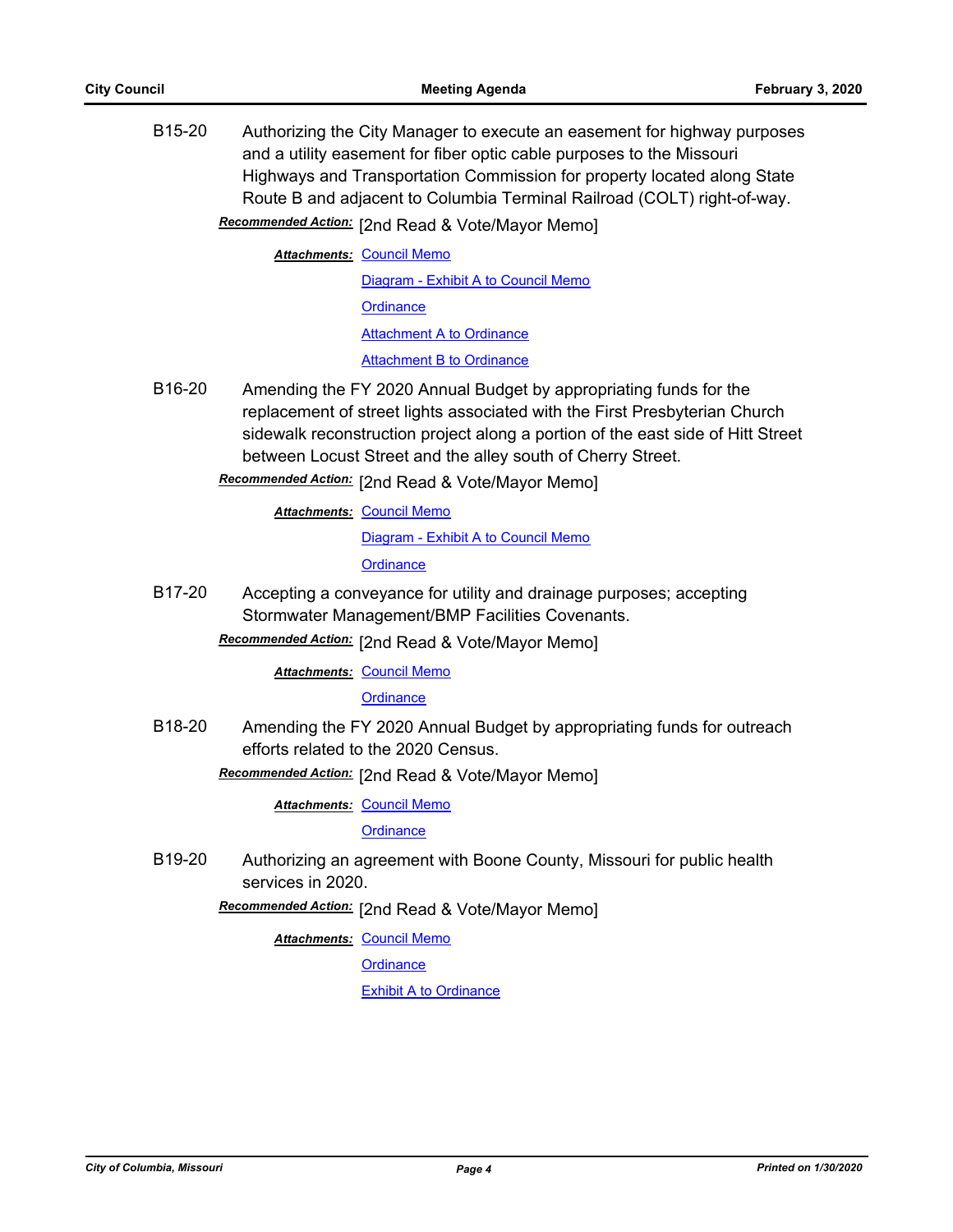B20-20 Authorizing an agreement with Boone County, Missouri for animal control services in 2020.

[2nd Read & Vote/Mayor Memo] *Recommended Action:*

**Attachments: [Council Memo](http://gocolumbiamo.legistar.com/gateway.aspx?M=F&ID=a563f103-d934-4fc1-bd8b-e4a8881896ec.docx)** 

**[Ordinance](http://gocolumbiamo.legistar.com/gateway.aspx?M=F&ID=8bbe9659-5d9c-4491-8a7a-5e9aed417b5e.doc)** 

[Exhibit A to Ordinance](http://gocolumbiamo.legistar.com/gateway.aspx?M=F&ID=b4ad49a9-28d2-45a3-ad24-d56c5682831c.pdf)

B21-20 Amending Chapter 2 of the City Code as it relates to membership requirements and duties of the Downtown Columbia Leadership Council. Recommended Action: [2nd Read & Vote/Mayor Memo]

**Attachments: [Council Memo](http://gocolumbiamo.legistar.com/gateway.aspx?M=F&ID=6deab059-0a71-403d-870e-5919166139c9.docx)** 

[DLC Establishing Legislation](http://gocolumbiamo.legistar.com/gateway.aspx?M=F&ID=f6ac0e22-9dfc-477b-a5c4-0cca8355cc98.pdf)

**[Ordinance](http://gocolumbiamo.legistar.com/gateway.aspx?M=F&ID=9cd8ac27-7fe5-4bce-a6f5-d63e772dd039.doc)** 

R11-20 Setting a public hearing: proposed construction of the L.A. Nickell Golf Course driving range improvement project to include expansion of the natural grass driving range tee box and artificial turf tee box, rerouting the cart path to Hole 15, and repositioning certain poles and netting adjacent to the driving range tee box.

**Recommended Action:** [Read & Vote/Mayor Memo]

**Attachments: [Council Memo](http://gocolumbiamo.legistar.com/gateway.aspx?M=F&ID=b1dec54b-c2e1-43ea-b7e7-f97ff8ddb3c1.docx)** 

[Plan](http://gocolumbiamo.legistar.com/gateway.aspx?M=F&ID=bdec97c8-794c-4ea3-b83c-e66c58985958.pdf)

#### **[Resolution](http://gocolumbiamo.legistar.com/gateway.aspx?M=F&ID=7aaeeea6-b226-4dc7-ab33-fda2f77dd0cf.doc)**

R12-20 Setting a public hearing: proposed construction of the Leslie Lane storm water improvement project.

**Recommended Action:** [Read & Vote/Mayor Memo]

**Attachments: [Council Memo](http://gocolumbiamo.legistar.com/gateway.aspx?M=F&ID=8f03af70-4a6e-4f67-939d-789ba19e53f3.docx)** 

[Location Map](http://gocolumbiamo.legistar.com/gateway.aspx?M=F&ID=f23d66a1-0cd3-4e9b-94e4-47d2043a7d96.pdf)

**[Diagram](http://gocolumbiamo.legistar.com/gateway.aspx?M=F&ID=1968ad9d-bcaf-403d-a63f-d8a82b2157bd.pdf)** 

**[Resolution](http://gocolumbiamo.legistar.com/gateway.aspx?M=F&ID=4477925b-c12f-4e71-ad04-50cbf9e71ebf.doc)** 

R13-20 Setting a public hearing: proposed construction of the College Avenue, Court Street and Hickory Street sanitary sewer improvement project.

**Recommended Action:** [Read & Vote/Mayor Memo]

**Attachments: [Council Memo](http://gocolumbiamo.legistar.com/gateway.aspx?M=F&ID=72be8c81-3779-4ddc-8c98-6ff822217f4c.docx)** 

[Location Map](http://gocolumbiamo.legistar.com/gateway.aspx?M=F&ID=9ec4659a-1616-4b3b-bfd5-5a2598a4014b.pdf)

[Diagram](http://gocolumbiamo.legistar.com/gateway.aspx?M=F&ID=88118110-a269-4549-85d4-3378b230cddc.pdf)

**[Resolution](http://gocolumbiamo.legistar.com/gateway.aspx?M=F&ID=f7f88702-775f-401b-be6c-04e17e9e40f7.doc)**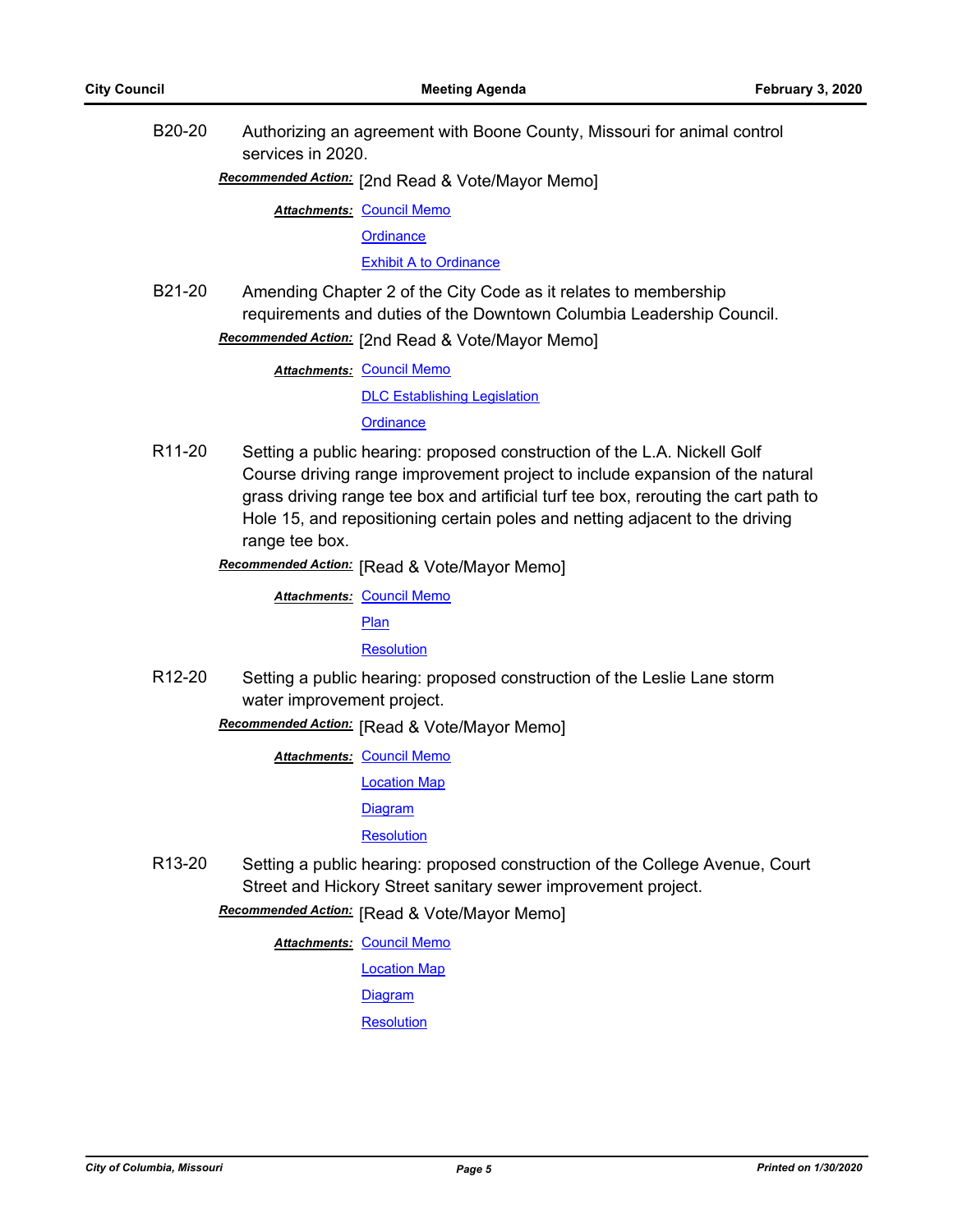R14-20 Setting a public hearing: proposed construction of the Stanford Drive PCCE #21 Sanitary Sewer Improvement Project.

**Recommended Action:** [Read & Vote/Mayor Memo]

**Attachments: [Council Memo](http://gocolumbiamo.legistar.com/gateway.aspx?M=F&ID=60bc497c-7a17-4d9f-b787-ef5216f95143.docx)** 

[Location Map](http://gocolumbiamo.legistar.com/gateway.aspx?M=F&ID=359be300-93e6-4d4c-9768-79a4279d0010.pdf)

**[Diagram](http://gocolumbiamo.legistar.com/gateway.aspx?M=F&ID=dd3a8655-d9e5-4828-87be-18961684a674.pdf)** 

**[Resolution](http://gocolumbiamo.legistar.com/gateway.aspx?M=F&ID=8df1c363-2527-43b8-91a9-d25d06c32e7a.doc)** 

R15-20 Setting a public hearing: proposed construction of the Glenwood Avenue PCCE #25 Sanitary Sewer Improvement Project.

**Recommended Action:** [Read & Vote/Mayor Memo]

**Attachments: [Council Memo](http://gocolumbiamo.legistar.com/gateway.aspx?M=F&ID=301ce4d9-9794-404b-8961-79de7458be01.docx)** 

[Location Map](http://gocolumbiamo.legistar.com/gateway.aspx?M=F&ID=45ab00c0-aa8e-4f7d-b6a8-e35bd8af9050.pdf)

**[Diagram](http://gocolumbiamo.legistar.com/gateway.aspx?M=F&ID=f52a3cb3-ac5c-4f47-adea-72846d6d13e4.pdf)** 

**[Resolution](http://gocolumbiamo.legistar.com/gateway.aspx?M=F&ID=f73d6b6f-7635-490c-932c-8f561a8c4a4b.doc)** 

R16-20 Appointing an at-large member to the Columbia Parks and Recreation Fund Advisory Committee.

**Recommended Action:** [Read & Vote/Mayor Memo]

**Attachments: [Council Memo](http://gocolumbiamo.legistar.com/gateway.aspx?M=F&ID=96a2abfd-c687-4bb2-b534-a5814add6bb1.docx)** 

[Excerpts from Minutes](http://gocolumbiamo.legistar.com/gateway.aspx?M=F&ID=c20cdafb-29ed-4fa6-919d-ae0c2e184008.docx)

**[Resolution](http://gocolumbiamo.legistar.com/gateway.aspx?M=F&ID=085fd24a-ffde-4e2c-9cc1-3c429c66eb8b.doc)** 

R17-20 Authorizing application for federal assistance from the Recreational Trails Program for construction of the Perche Creek Trail Phase I - MKT Trail to Gillespie Bridge Road project.

**Recommended Action:** [Read & Vote/Mayor Memo]

**Attachments: [Council Memo](http://gocolumbiamo.legistar.com/gateway.aspx?M=F&ID=db2b4595-3a9c-4e06-b20a-1d7864333da0.docx)** 

[Plan](http://gocolumbiamo.legistar.com/gateway.aspx?M=F&ID=8cd559b9-ee24-44de-9f15-169ade1ebbfb.pdf)

**[Resolution](http://gocolumbiamo.legistar.com/gateway.aspx?M=F&ID=fb7d7911-9d7e-439d-b982-247af9fad33e.doc)** 

R18-20 Authorizing an agreement for professional services and annual licensing and support with HUB Parking Technology USA Inc. for a hosted web validation parking system in municipal parking facilities.

**Recommended Action:** [Read & Vote/Mayor Memo]

**Attachments: [Council Memo](http://gocolumbiamo.legistar.com/gateway.aspx?M=F&ID=527ec74b-1984-422e-aadf-b2f5be1cdd44.docx)** 

**[Resolution](http://gocolumbiamo.legistar.com/gateway.aspx?M=F&ID=e1ae5a5b-93e4-4f80-89d1-464b1dfcec6c.doc)** 

[Attachment A to Resolution](http://gocolumbiamo.legistar.com/gateway.aspx?M=F&ID=783d1f0a-43c7-4abb-ba94-ec0884e6c6f9.pdf)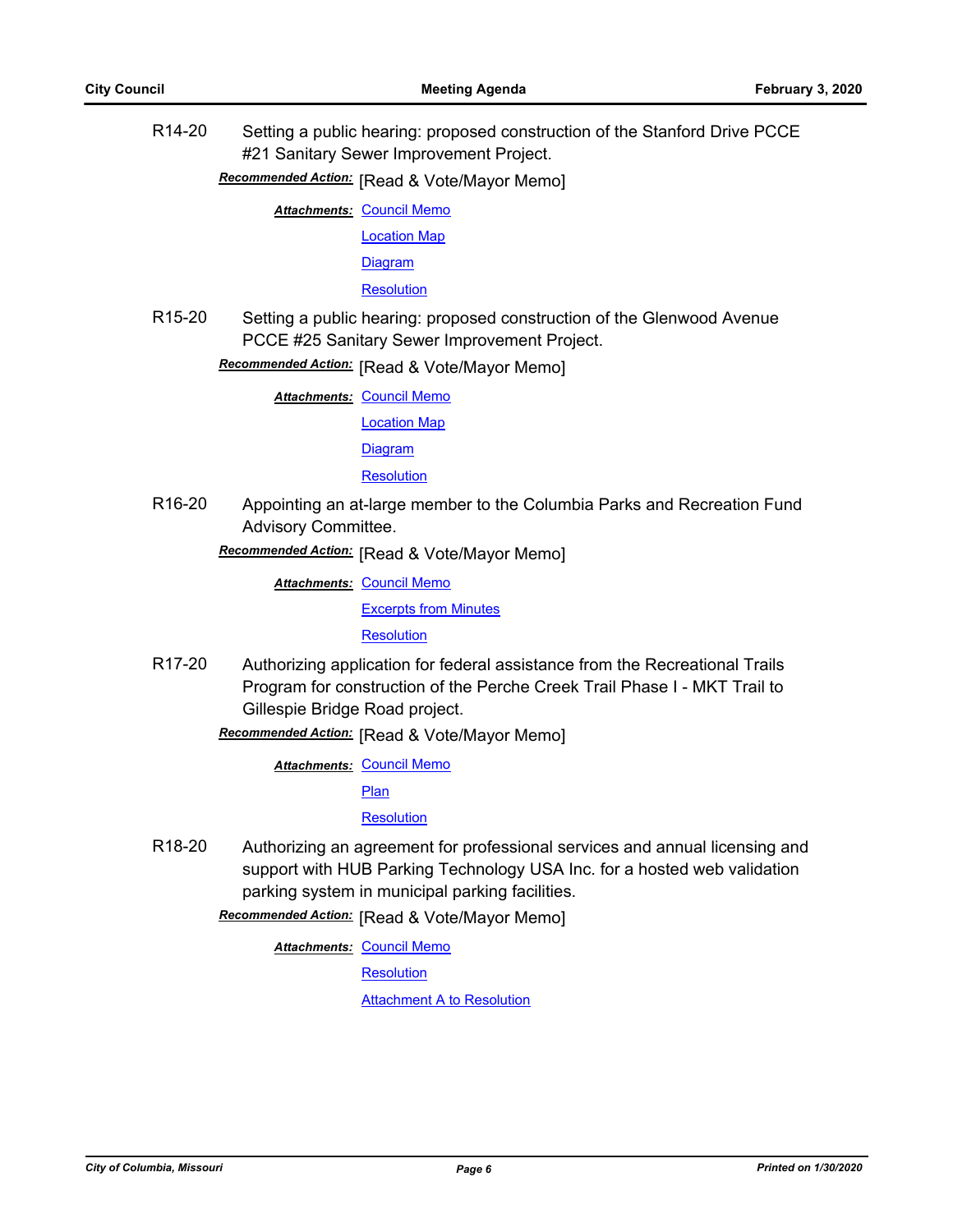R19-20 Authorizing an agreement for professional engineering services with Walker Consultants for conceptual design consulting services to provide enhanced fall protection and related self-harm deterrent measures for the Fifth Street and Walnut Street municipal parking structure.

**Recommended Action:** [Read & Vote/Mayor Memo]

**Attachments: [Council Memo](http://gocolumbiamo.legistar.com/gateway.aspx?M=F&ID=9b5d1038-7cfa-49fc-b0af-bafc129b223b.docx)** 

**[Resolution](http://gocolumbiamo.legistar.com/gateway.aspx?M=F&ID=fde872cf-8123-4018-ab94-e60de891d810.doc)** 

[Attachment A to Resolution](http://gocolumbiamo.legistar.com/gateway.aspx?M=F&ID=2cd14d8a-1a12-4383-9343-4716a8b9fd17.pdf)

R20-20 Authorizing Amendment No. 1 to the sales agreement with Patagonia Health, Inc. for an electronic medical records software system for the Department of Public Health and Human Services.

**Recommended Action:** [Read & Vote/Mayor Memo]

**Attachments: [Council Memo](http://gocolumbiamo.legistar.com/gateway.aspx?M=F&ID=4e39c413-be0c-4c8e-8a7e-0e91775d6d32.docx)** 

**[Resolution](http://gocolumbiamo.legistar.com/gateway.aspx?M=F&ID=132b3b6d-1cdc-4d35-92ca-15e4836745be.doc)** 

**[Attachment A to Resolution](http://gocolumbiamo.legistar.com/gateway.aspx?M=F&ID=cb52fc3e-1a7d-451c-9556-5c1a765667ce.pdf)** 

R21-20 Approving the "Discovery Park Subdivision Preliminary Plat Revision #3" located west of the intersection of Nocona Parkway and Endeavor Avenue (Case No. 25-2020).

**Recommended Action:** [Read & Vote/Mayor Memo]

**Attachments: [Council Memo](http://gocolumbiamo.legistar.com/gateway.aspx?M=F&ID=c41ddd32-b736-44f0-b90e-5215f949e178.docx)** 

[Staff Report to Planning and Zoning Commission](http://gocolumbiamo.legistar.com/gateway.aspx?M=F&ID=05655807-7e68-4599-8ad5-163aeb4fd9a7.docx)

- **[Preliminary Plat](http://gocolumbiamo.legistar.com/gateway.aspx?M=F&ID=7261abc1-2bfb-4c07-a3cb-d6e957768621.pdf)**
- [Locator Maps](http://gocolumbiamo.legistar.com/gateway.aspx?M=F&ID=8dad3b10-896a-4ba4-a1c6-aea670d9ba77.pdf)
- [Attachment to PZC Report-Prev Approved-Discovery Park Sub Prelim Plat 2](http://gocolumbiamo.legistar.com/gateway.aspx?M=F&ID=f5dde98e-5dbd-4410-8826-6be8f7c517d6.pdf)

[Attachment to PZC Report-Discovery Park Sub Prelimin Plat Revision #3](http://gocolumbiamo.legistar.com/gateway.aspx?M=F&ID=576bde3d-22ef-4b18-8ae0-05b195efcf7d.pdf)

[Excerpts from Minutes](http://gocolumbiamo.legistar.com/gateway.aspx?M=F&ID=6874a648-3c19-4dee-8509-afc2c2531d04.docx)

**[Resolution](http://gocolumbiamo.legistar.com/gateway.aspx?M=F&ID=57a9bafa-1ef2-4090-91a1-99667a9795f8.doc)** 

R22-20 Adopting legislative tracking priorities for the 2020 federal and state legislative sessions.

**Recommended Action:** [Read & Vote/Mayor Memo]

**Attachments: [Council Memo](http://gocolumbiamo.legistar.com/gateway.aspx?M=F&ID=2043e635-4e9e-40cd-b310-b49031fa71d1.docx)** 

**[Resolution](http://gocolumbiamo.legistar.com/gateway.aspx?M=F&ID=dc2ff818-05b7-4326-a1f2-496f7e3b8a54.doc)** 

[Appendix A to Resolution](http://gocolumbiamo.legistar.com/gateway.aspx?M=F&ID=187f63ea-23f8-417b-bdcf-144d926a8cb3.docx)

**VIII. NEW BUSINESS**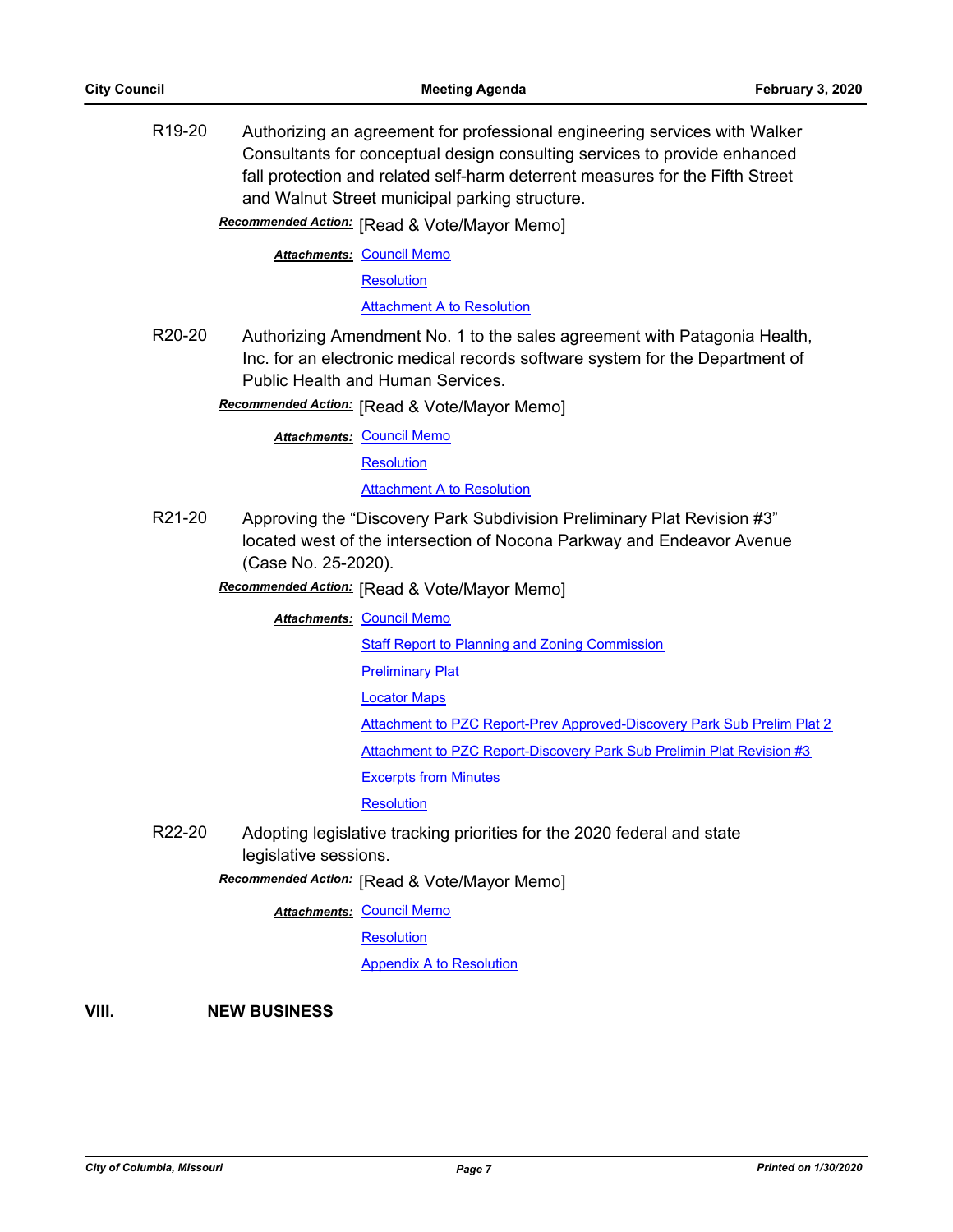### **IX. INTRODUCTION AND FIRST READING**

- B24-20**\*\*** Voluntary annexation of property located on the south side of I-70 Drive SE and east of Upland Creek Road (5300 I-70 Drive SE); establishing permanent District M-C zoning (Case No. 34-2020).
	- **Recommended Action:** [Intro & 1st Read/Mayor Memo]

**Attachments: [Council Memo](http://gocolumbiamo.legistar.com/gateway.aspx?M=F&ID=f079bd73-3a7c-4a7c-bbca-022283d9a609.docx)** [Staff Report to Planning and Zoning Commission](http://gocolumbiamo.legistar.com/gateway.aspx?M=F&ID=73b0c01e-b969-41bf-b9f1-cfa59642e183.docx) [Locator Maps](http://gocolumbiamo.legistar.com/gateway.aspx?M=F&ID=c7760c49-d7b6-4d55-93a5-cee6852224c4.pdf) [Attchment to PZC Report-East Area Plan](http://gocolumbiamo.legistar.com/gateway.aspx?M=F&ID=7f5b7100-bbf0-47e4-8ad6-80b57bea1338.pdf) [Excerpts from Minutes](http://gocolumbiamo.legistar.com/gateway.aspx?M=F&ID=d0ad36ad-d36e-49e8-b330-f1bb99a3feee.docx) **[Ordinance](http://gocolumbiamo.legistar.com/gateway.aspx?M=F&ID=4889bd2e-68fe-4c50-8336-685d6a449945.doc)** 

B25-20**\*\*** Rezoning property located on the south side of I-70 Drive SE and approximately 750 feet east of Upland Creek Road (5300 I-70 Drive SE) from District A to District M-C (Case No. 37-2020).

Recommended Action: [Intro & 1st Read/Mayor Memo]

**Attachments: [Council Memo](http://gocolumbiamo.legistar.com/gateway.aspx?M=F&ID=edc7f3d6-7bcd-4297-add8-fbfaceb4a625.docx)** [Staff Report to Planning and Zoning Commission](http://gocolumbiamo.legistar.com/gateway.aspx?M=F&ID=da47f2b3-1dfc-4cef-be8e-116ab5de2aed.docx) [Locator Maps](http://gocolumbiamo.legistar.com/gateway.aspx?M=F&ID=9253809e-f303-4def-8c84-f7eb078b9a0c.pdf) [Attachment to PZC Report-East Area Plan](http://gocolumbiamo.legistar.com/gateway.aspx?M=F&ID=df757a80-1152-4ca2-a34c-2dc0dc802313.pdf) [Excerpts from Minutes](http://gocolumbiamo.legistar.com/gateway.aspx?M=F&ID=be7ad77a-ff01-446f-bf26-9aeb4a0521db.docx) **[Ordinance](http://gocolumbiamo.legistar.com/gateway.aspx?M=F&ID=ddc7b242-eeaf-43e1-96fa-fe6b668e9254.doc)** 

B26-20**\*\*** Approving the PD Plan for "Discovery Park Subdivision Plat 5, Lot 501" located on the northwest corner of the intersection of Nocona Parkway and Endeavor Avenue; granting a design adjustment relating to entry door placement (Case No. 24-2020).

Recommended Action: [Intro & 1st Read/Mayor Memo]

**Attachments: [Council Memo](http://gocolumbiamo.legistar.com/gateway.aspx?M=F&ID=d4a583e9-85ea-4d9c-b6f2-7086b806806b.docx)** 

[Staff Report to Planning and Zoning Commission](http://gocolumbiamo.legistar.com/gateway.aspx?M=F&ID=640861d3-7c31-43ca-b2d9-020e75922dde.docx)

[Locator Maps](http://gocolumbiamo.legistar.com/gateway.aspx?M=F&ID=f0c11ff7-1b36-491d-999e-2d67bfa96071.pdf)

[Discovery Park, Plat 5, Lot 501 PD Plan](http://gocolumbiamo.legistar.com/gateway.aspx?M=F&ID=27cee9e4-ce46-41ba-baee-62221268b60f.pdf)

[Attach to PZC Report-Discovery Park Plat 5, Lot 501 PD Plan \(12-30-19\)](http://gocolumbiamo.legistar.com/gateway.aspx?M=F&ID=aa1ec8cb-9f15-463a-bac1-2c358bd791ea.pdf)

[Attach to PZC Report-Zoning & Statement of Intent for Tract 5 \(Ord 18043\)](http://gocolumbiamo.legistar.com/gateway.aspx?M=F&ID=7dfdd6f7-1b8b-4c30-b775-d40630d180ea.pdf)

[Excerpts from Minutes](http://gocolumbiamo.legistar.com/gateway.aspx?M=F&ID=5325cf3c-084c-40aa-a669-3979864fd0c7.docx)

**[Ordinance](http://gocolumbiamo.legistar.com/gateway.aspx?M=F&ID=f3ba8bdb-249d-4be4-b3d4-06699c7bdfbe.doc)**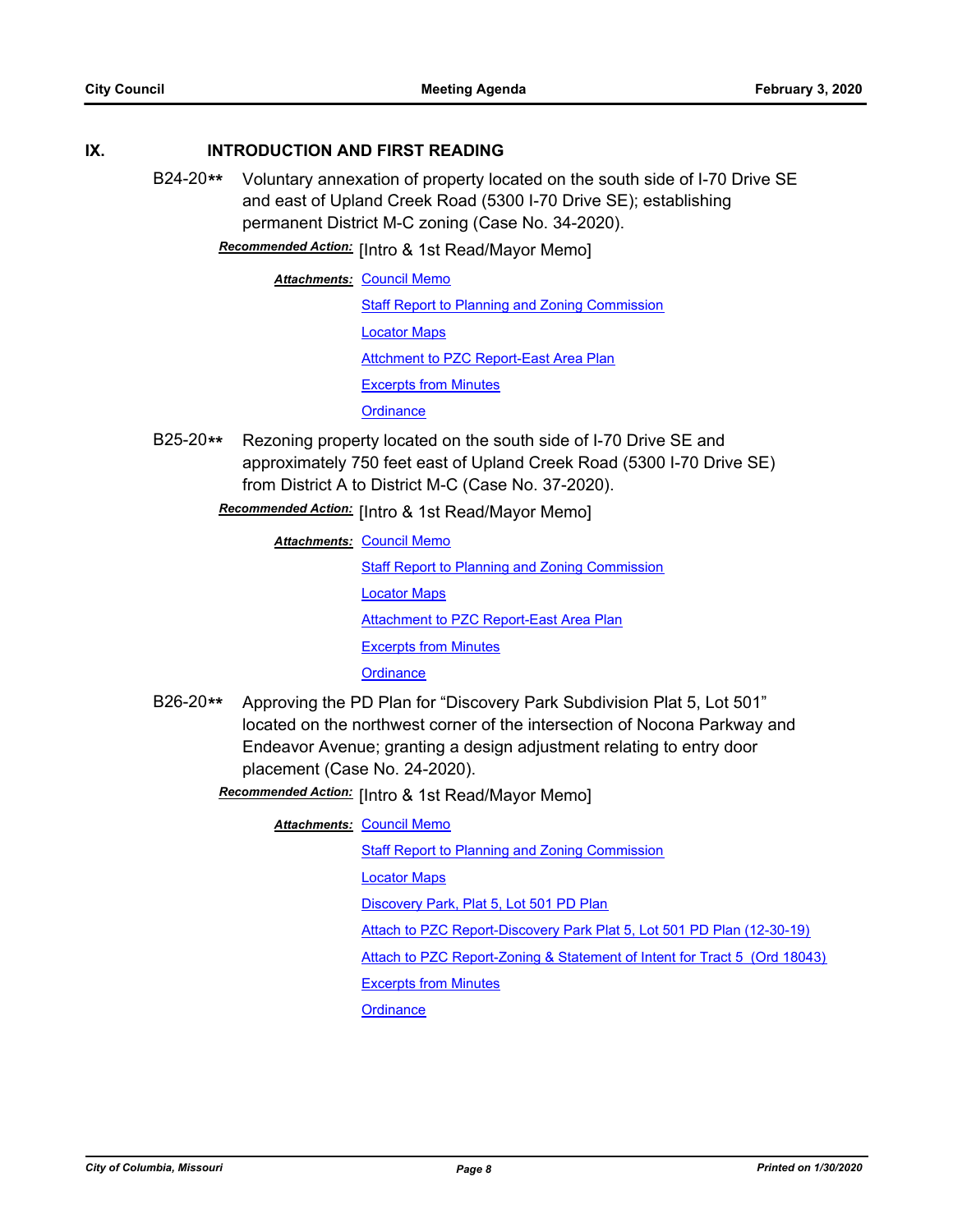B27-20**\*\*** Approving PD Plan Major Amendment #1 for "Discovery Park Subdivision Plat 4" located on the west side of Nocona Parkway and approximately 1,500 feet south of Ponderosa Street (Case No. 38-2020).

**Recommended Action:** [Intro & 1st Read/Mayor Memo]

**Attachments: [Council Memo](http://gocolumbiamo.legistar.com/gateway.aspx?M=F&ID=3104af27-ace8-4e5f-a972-313169683d69.docx)** 

[Staff Report to Planning and Zoning Commission](http://gocolumbiamo.legistar.com/gateway.aspx?M=F&ID=9fe892e1-42db-4f35-ab57-1b920fa8a54a.docx)

[Discovery Park Subdivision Plat 4 PD Plan](http://gocolumbiamo.legistar.com/gateway.aspx?M=F&ID=812c2057-957c-4c06-b14b-608975142b48.pdf)

[Locator Maps](http://gocolumbiamo.legistar.com/gateway.aspx?M=F&ID=a17e4629-47f1-4db5-a3b6-c21c350dcc91.pdf)

[Attach to PZC Report-Prev Approved Discovery Park Sub Plat 4 PD Plan](http://gocolumbiamo.legistar.com/gateway.aspx?M=F&ID=c870e566-0e42-464b-828b-b667b938e7a8.pdf)

[Excerpts from Minutes](http://gocolumbiamo.legistar.com/gateway.aspx?M=F&ID=32ac815c-f9c0-4580-897f-ad30da89b8cd.docx)

**[Ordinance](http://gocolumbiamo.legistar.com/gateway.aspx?M=F&ID=0304c458-418b-4176-9698-4481cca5139d.doc)** 

B28-20**\*\*** Rezoning property located on the northeast corner of the intersection of Switzler Street and Trinity Place (201 and 209 Switzler Street) from District PD and District R-MF to District M-OF (Case No. 39-2020).

Recommended Action: [Intro & 1st Read/Mayor Memo]

#### **Attachments: [Council Memo](http://gocolumbiamo.legistar.com/gateway.aspx?M=F&ID=72cc4a2d-5ef1-479f-a277-105f9346dc6d.docx)**

[Staff Report to Planning and Zoning Commission](http://gocolumbiamo.legistar.com/gateway.aspx?M=F&ID=688c6f7f-5c5e-476f-a7fe-7217d87c2078.docx) [Locator Maps](http://gocolumbiamo.legistar.com/gateway.aspx?M=F&ID=4c1a9feb-40ae-4d55-919b-6c15e128a935.pdf) **[Attach to PZC Report-Zoning Graphic](http://gocolumbiamo.legistar.com/gateway.aspx?M=F&ID=dcfd2533-845c-4ec0-87e7-d3fc3a2cc12c.pdf)** [Attach to PZC Report-Existing Zoning Ord-Design Parameters \(Ord. 15984\)](http://gocolumbiamo.legistar.com/gateway.aspx?M=F&ID=3ed41f38-5b5f-48ba-99a7-de5a9bcfe55d.pdf) [Attach to PZC Report-Existing CHA Administrative Building O-P Plan](http://gocolumbiamo.legistar.com/gateway.aspx?M=F&ID=536ad2c8-fe89-4749-a54b-b6c2ff19c590.pdf) [Attach to PZC Report-Permitted Use Table](http://gocolumbiamo.legistar.com/gateway.aspx?M=F&ID=4a6560cf-5835-4d56-a64e-3a0755dd4622.pdf) [Attach to PZC Report-Potential Building Layout](http://gocolumbiamo.legistar.com/gateway.aspx?M=F&ID=df7eb119-8113-496e-8959-95ceac99b88b.pdf) [Excerpts from Minutes](http://gocolumbiamo.legistar.com/gateway.aspx?M=F&ID=5dfbb1a7-d344-405d-8bee-e0769370fd77.docx) **[Ordinance](http://gocolumbiamo.legistar.com/gateway.aspx?M=F&ID=31f9d29a-8691-4220-b3b1-0bad8af6972f.doc)** 

B29-20**\*** Authorizing a right of use permit with Boone County, Missouri, on behalf of its Office of Emergency Management, for the construction, improvement, operation and maintenance of a warning siren with supporting infrastructure within a portion of the Vandiver Drive right-of-way.

**Recommended Action:** [Intro & 1st Read/Mayor Memo]

**Attachments: [Council Memo](http://gocolumbiamo.legistar.com/gateway.aspx?M=F&ID=59ee6517-6b61-4391-a3d1-6724ef63c50a.docx)** 

**[Ordinance](http://gocolumbiamo.legistar.com/gateway.aspx?M=F&ID=6a708b64-9336-4ab2-b0f1-2f12bc026bf6.doc)** 

[Attachment A to Ordinance](http://gocolumbiamo.legistar.com/gateway.aspx?M=F&ID=9f5b50a3-4191-4257-a48b-f97824b46d8a.pdf)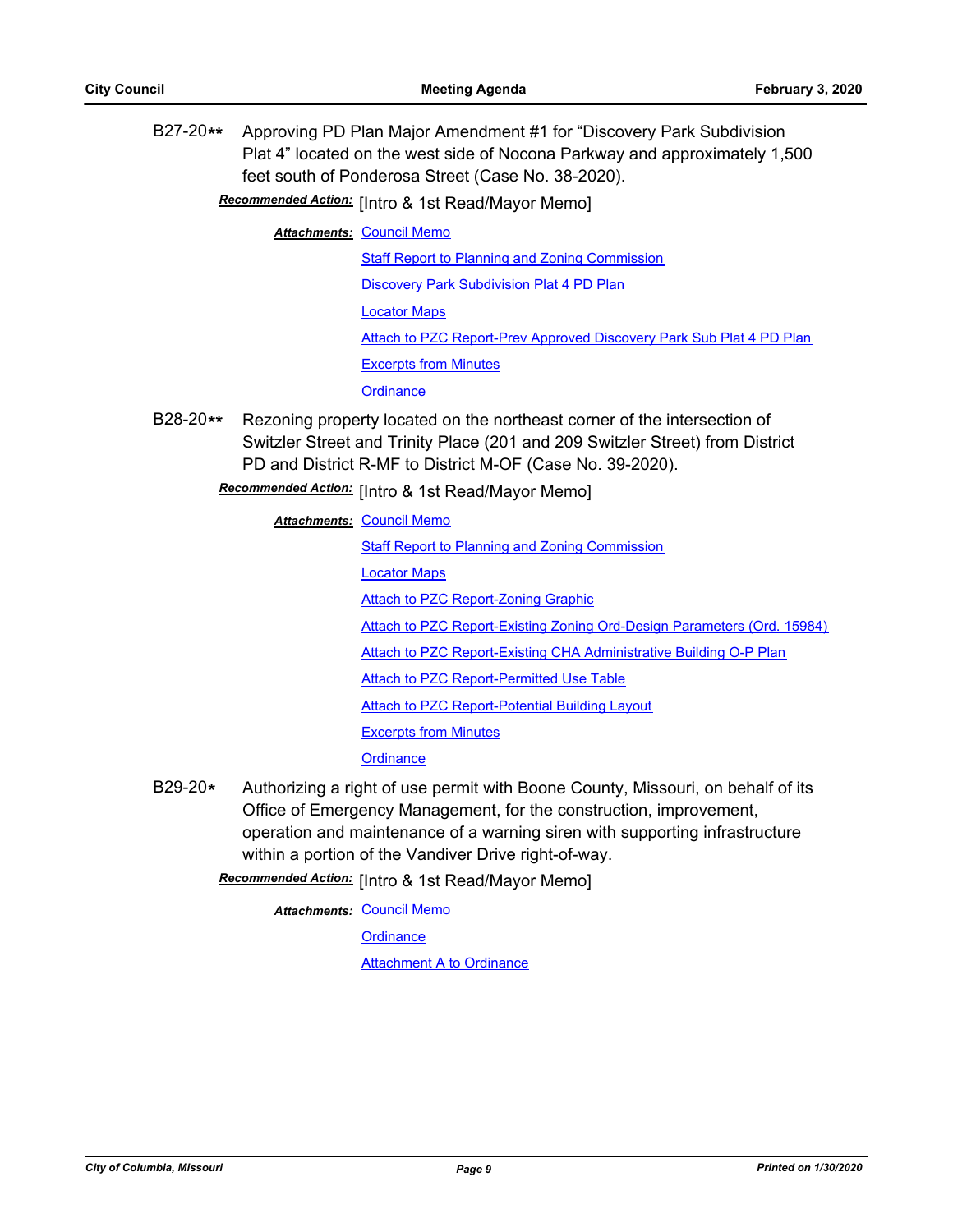B30-20 Authorizing construction of the L.A. Nickell Golf Course driving range improvement project to include expansion of the natural grass driving range tee box and artificial turf tee box, rerouting the cart path to Hole 15, and repositioning certain poles and netting adjacent to the driving range tee box; authorizing the Purchasing Agent to call for bids or utilize a duly authorized term and supply contractor; amending the FY 2020 Annual Budget by appropriating funds.

Recommended Action: [Intro & 1st Read/Mayor Memo]

**Attachments: [Council Memo](http://gocolumbiamo.legistar.com/gateway.aspx?M=F&ID=40815c8b-cca1-46ac-af3d-41bfa867b78a.docx)** 

[Plan](http://gocolumbiamo.legistar.com/gateway.aspx?M=F&ID=060c2092-c840-4912-812a-b68d93325ab1.pdf)

**[Ordinance](http://gocolumbiamo.legistar.com/gateway.aspx?M=F&ID=8034b5d8-42db-43fb-9413-a4dd62f49d64.doc)** 

B31-20**\*** Authorizing a first amendment to the redevelopment agreement with Broadway Lodging Two, LLC and Columbia TIF Corporation Two in connection with the Broadway Hotel Phase Two TIF Redevelopment Plan and Project on property located at 1104 E. Walnut Street.

Recommended Action: [Intro & 1st Read/Mayor Memo]

**Attachments: [Council Memo](http://gocolumbiamo.legistar.com/gateway.aspx?M=F&ID=143e061d-547c-4723-81b5-f168140504bd.docx)** 

[Redevelopment Agreement authorized by Ordinance No. 023528](http://gocolumbiamo.legistar.com/gateway.aspx?M=F&ID=fae62369-c2d8-4cba-b0b4-588cf6cf2e3c.pdf) **[Ordinance](http://gocolumbiamo.legistar.com/gateway.aspx?M=F&ID=545acd2d-b5cf-424d-a947-eb1ee3cb7e88.doc)** [Exhibit A to Ordinance](http://gocolumbiamo.legistar.com/gateway.aspx?M=F&ID=0641c114-18aa-434c-8d80-1854d7583cfe.pdf)

B32-20**\*** Authorizing a program services contract with the Missouri Department of Health and Senior Services for HIV Prevention services.

Recommended Action: [Intro & 1st Read/Mayor Memo]

**Attachments: [Council Memo](http://gocolumbiamo.legistar.com/gateway.aspx?M=F&ID=398d0327-4aca-48a7-9082-cf57d3668213.docx)** 

**[Ordinance](http://gocolumbiamo.legistar.com/gateway.aspx?M=F&ID=1ea08cab-0625-4326-84ff-038e13a392d3.doc)** 

#### [Exhibit A to Ordinance](http://gocolumbiamo.legistar.com/gateway.aspx?M=F&ID=6ad86e8f-b55b-4239-9842-46cabdef8708.pdf)

B33-20**\*** Authorizing Amendment No. 2 to the 2017 Master Services Agreement with N. Harris Computer Corporation, on behalf of its division Advanced Utility Systems, for the implementation of the community solar program module as part of the utility billing software; amending the FY 2020 Annual Budget by appropriating funds.

Recommended Action: [Intro & 1st Read/Mayor Memo]

**Attachments: [Council Memo](http://gocolumbiamo.legistar.com/gateway.aspx?M=F&ID=27806969-1a47-4876-9069-57a312a0e296.docx)** 

[Community Solar Program Business Model](http://gocolumbiamo.legistar.com/gateway.aspx?M=F&ID=9690e5c1-a7d7-4373-81f8-f3358f14c5ec.docx)

**[Ordinance](http://gocolumbiamo.legistar.com/gateway.aspx?M=F&ID=a729dc81-2ba9-4e70-8281-68317ed427f3.doc)** 

**[Attachment A to Ordinance](http://gocolumbiamo.legistar.com/gateway.aspx?M=F&ID=5b75112f-4fb1-4d3e-8177-b8e136c48627.pdf)**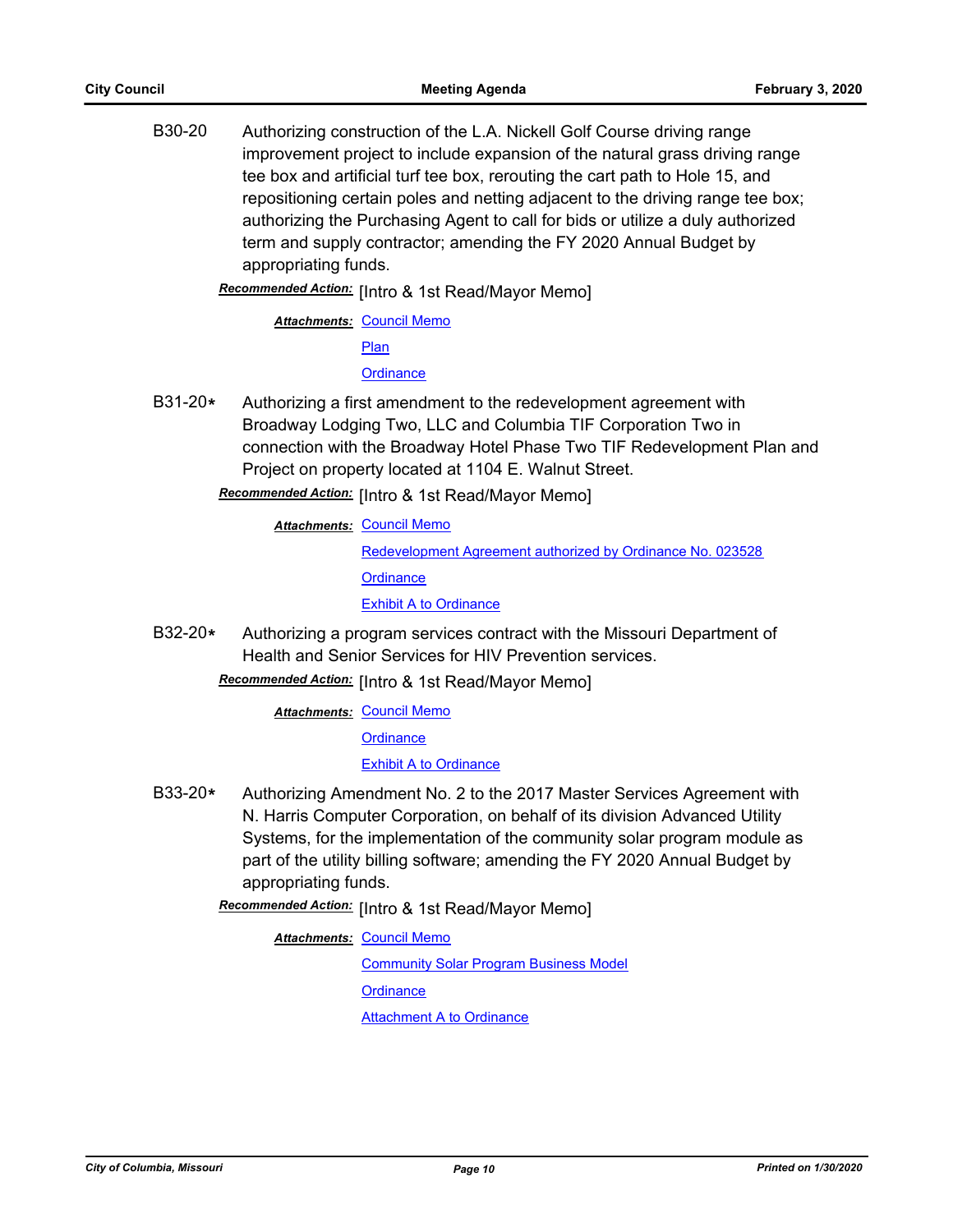B34-20**\*** Authorizing the acquisition of easements for construction of the Grace Ellen Drive PCCE #27 Sanitary Sewer Improvement Project.

Recommended Action: [Intro & 1st Read/Mayor Memo]

**Attachments: [Council Memo](http://gocolumbiamo.legistar.com/gateway.aspx?M=F&ID=0599f78f-9d32-4c6f-9451-d4690efd6c6c.docx)** 

- [Diagram](http://gocolumbiamo.legistar.com/gateway.aspx?M=F&ID=a9795acb-6a44-4028-aa7f-61cf6f5d7719.pdf) [2213 Grace Ellen Project Graphic](http://gocolumbiamo.legistar.com/gateway.aspx?M=F&ID=e60d3888-a60a-4d7c-8d45-dc10111fc039.pdf) [3801 Oakland Project Graphic](http://gocolumbiamo.legistar.com/gateway.aspx?M=F&ID=d41e188d-27d8-4e59-8831-409483702368.pdf) [4001 Grace Ellen Project Graphic](http://gocolumbiamo.legistar.com/gateway.aspx?M=F&ID=82d0c5aa-90d6-4a3a-ab28-c2745db4101e.pdf) [4028 Grace Ellen Project Graphic](http://gocolumbiamo.legistar.com/gateway.aspx?M=F&ID=55a8cbc1-09aa-46c5-817e-1d5556ca34a6.pdf) **[Ordinance](http://gocolumbiamo.legistar.com/gateway.aspx?M=F&ID=98bd33a9-5f96-4821-afb7-5782ca9a86b3.doc)**
- B35-20 Amending Chapter 27 of the City Code to establish water conservation incentives to water utility customers; amending the FY 2020 Annual Budget by appropriating funds.

Recommended Action: [Intro & 1st Read/Mayor Memo]

**Attachments: [Council Memo](http://gocolumbiamo.legistar.com/gateway.aspx?M=F&ID=ca428dbf-f81a-460c-8eb5-c7506ffe6e36.docx)** 

#### **[Ordinance](http://gocolumbiamo.legistar.com/gateway.aspx?M=F&ID=364e38e4-7f7a-4f7c-b874-b6e885bcb764.doc)**

**\*Non-zoning related introductory item that may be included on a future agenda as a consent item. Any such item can be removed from the consent agenda and placed under old business or new business at the request of a council member or any other interested person. The request must be made at the beginning of the council meeting at which the council bill or resolution is scheduled to be acted upon.** 

**\*\*Zoning related introductory item that may be included on a future agenda as a consent item. Any such item can be removed from the consent agenda and placed under old business at the request of a council member or any other interested person. The request must be made to the city clerk before noon on the Wednesday before the council meeting at which the council bill is scheduled to be considered for passage.**

**Non-asterisk items are expected to be included in a future agenda as a public hearing or an old business item.**

## **X. REPORTS**

REP5-20 Performance/Integrated Audit Request for Proposal (RFP).

**Recommended Action:** [Memo]

**Attachments: [Council Memo](http://gocolumbiamo.legistar.com/gateway.aspx?M=F&ID=b61b75a4-0beb-46f6-9eb5-a41de5d585fc.docx)** 

[Performance Audit Request for Proposal](http://gocolumbiamo.legistar.com/gateway.aspx?M=F&ID=e6bcf8a3-c86b-4eed-b52b-1f295cf141b9.docx)